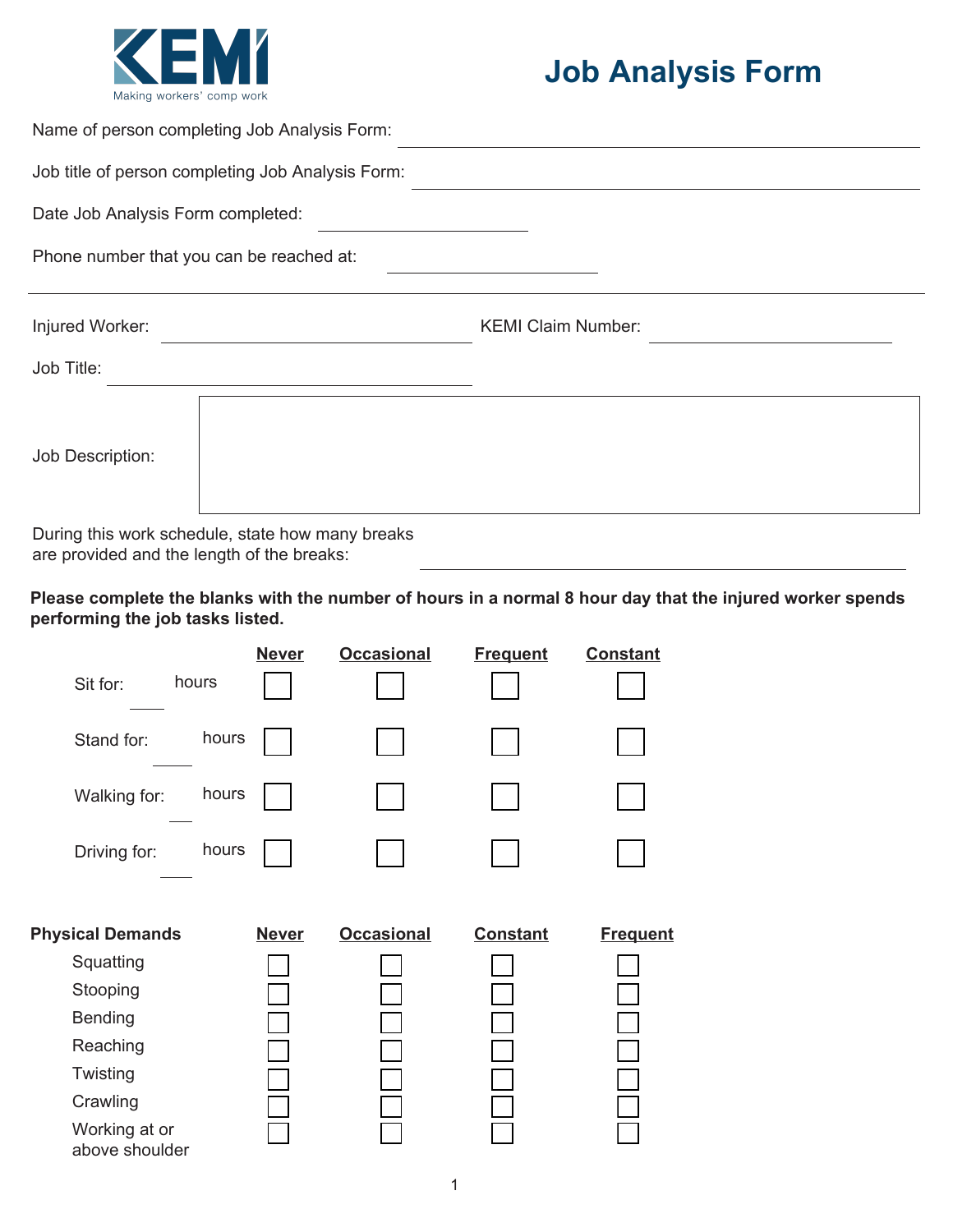| <b>Heights and Climbing</b><br><b>Stair Climbing</b><br>Ladder Climbing<br><b>Climbing Heights</b>                                                 | <b>Never</b>                                 | <b>Occasional</b>          | <b>Frequent</b>                    | <b>Constant</b>                                                                                                                        |  |  |  |
|----------------------------------------------------------------------------------------------------------------------------------------------------|----------------------------------------------|----------------------------|------------------------------------|----------------------------------------------------------------------------------------------------------------------------------------|--|--|--|
| <b>Weight Demand</b><br><b>Lifting</b>                                                                                                             | <b>Never</b>                                 | <b>Occasional</b>          | <b>Frequent</b>                    | <b>Constant</b>                                                                                                                        |  |  |  |
| $0-10$ lbs.<br>11-25 lbs.<br>26-50 lbs.<br>51-75 lbs.<br>75-100 lbs.<br>Over 100 lbs.                                                              |                                              |                            |                                    |                                                                                                                                        |  |  |  |
| <b>Carrying</b>                                                                                                                                    | <b>Never</b>                                 | <b>Occasional</b>          | <b>Frequent</b>                    | <b>Constant</b>                                                                                                                        |  |  |  |
| $0-10$ lbs.<br>11-25 lbs.<br>26-50 lbs.                                                                                                            |                                              |                            |                                    |                                                                                                                                        |  |  |  |
| 51-75 lbs.<br>75-100 lbs.<br>Over 100 lbs.                                                                                                         |                                              |                            |                                    |                                                                                                                                        |  |  |  |
| <b>Hand Movements</b>                                                                                                                              |                                              |                            |                                    |                                                                                                                                        |  |  |  |
| <b>Precision Work</b><br><b>Fine Manipulation</b><br>Speed Work                                                                                    | <b>Right</b><br><b>Right</b><br><b>Right</b> | Left<br>$L$ eft<br>$L$ eft | Both<br><b>Both</b><br><b>Both</b> | Hours in an average work day: ____________<br>Hours in an average work day: ____________<br>Hours in an average work day: ____________ |  |  |  |
| Large Arm Movement                                                                                                                                 | <b>Right</b>                                 | Left                       | <b>Both</b>                        | Hours in an average work day:                                                                                                          |  |  |  |
| <b>Work Site Description</b>                                                                                                                       |                                              |                            |                                    |                                                                                                                                        |  |  |  |
| 1. Percentage of time:                                                                                                                             |                                              | Inside: Outside:           |                                    |                                                                                                                                        |  |  |  |
| 2. Description of floor/ground (i.e. slippery, rocky, uneven, concrete, etc):                                                                      |                                              |                            |                                    |                                                                                                                                        |  |  |  |
| 3. Is there exposure to notable changes in temperature and humidity (such as going<br>Yes<br><b>No</b><br>from heat into a cold meat locker, etc)? |                                              |                            |                                    |                                                                                                                                        |  |  |  |